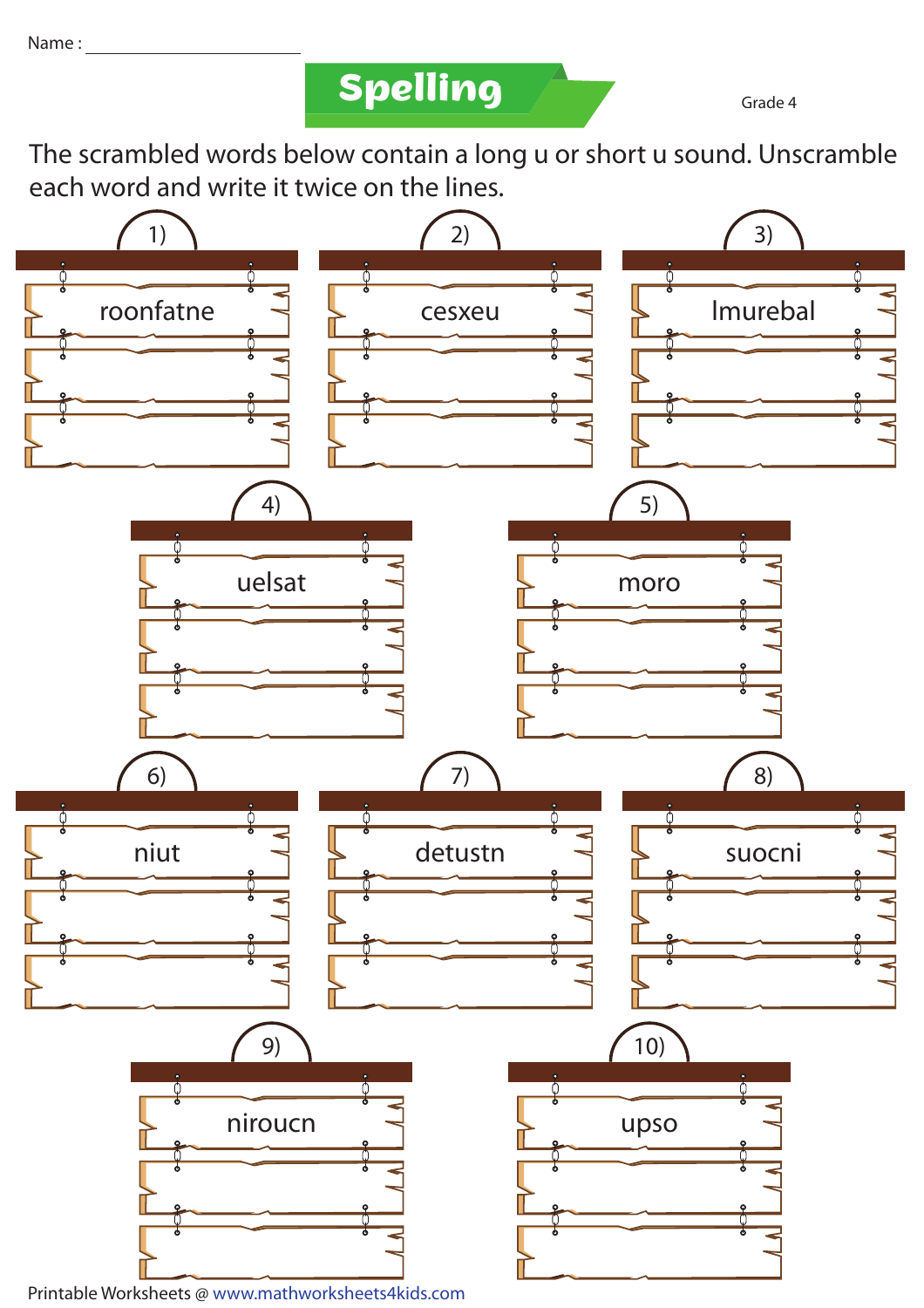## **Spelling Grade 4**

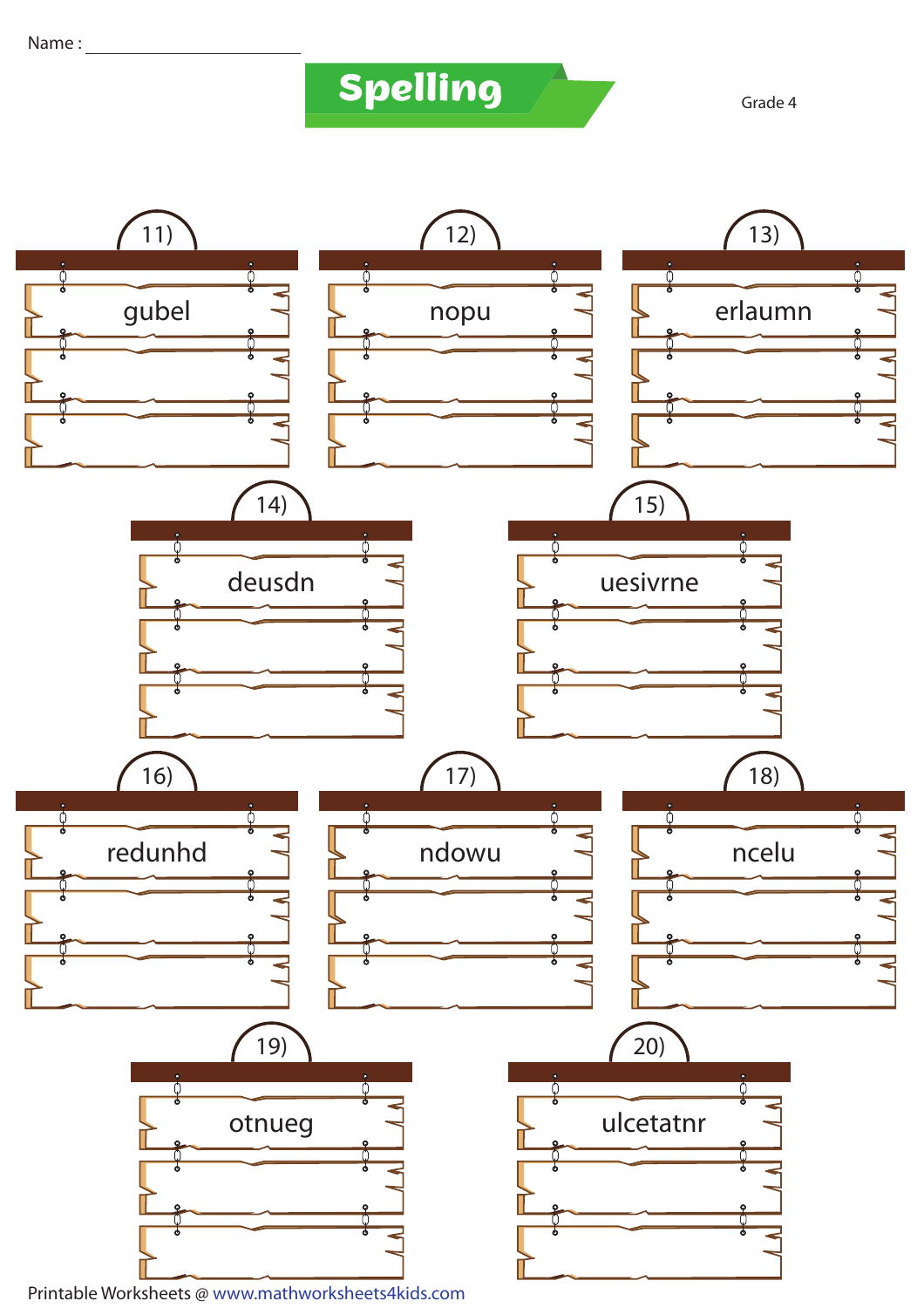## Name : **Answer Key**

**Spelling Grade 4** 

The scrambled words below contain a long u or short u sound. Unscramble each word and write it twice on the lines.



Printable Worksheets @ www.mathworksheets4kids.com